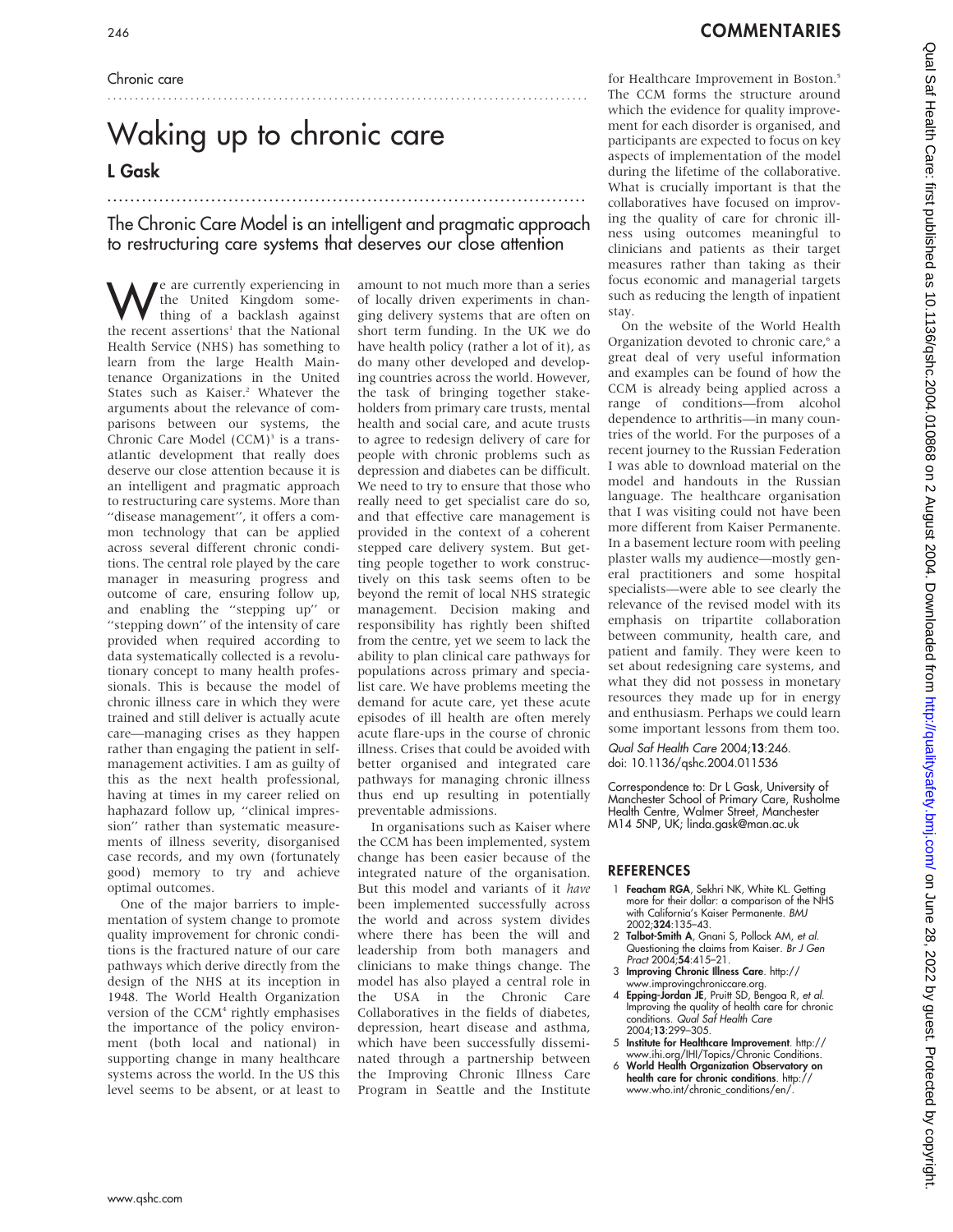#### COMMENTARIES <sup>247</sup>

#### European Working Time Directive legislation

### Developing and implementing organisational practice that delivers better, safer care

.......................................................................................

#### W Reid

The impact of organisational changes such as the European Working Time Directive on doctors' hours should be evaluated in terms of its effect on the quality and safety of patient care

...................................................................................

S ignificant improvements in patient<br>
Scare usually require major organisa-<br>
tobly means digrantian and unboavel of ignificant improvements in patient care usually require major organisatably means disruption and upheaval of working practices that have evolved over decades. The prospect of change creates uncertainty and an inertia that gets in the way of progress and improvement. Arguments for the status quo can often supersede the argument for change.

In the UK—and presumably throughout Europe too—hospitals are being thoroughly exercised by the urgent need to implement the European Working Time Directive (EWTD).<sup>1</sup> This states that the working week must be limited to 48 hours. Because doctors have traditionally worked excessively long hours, the EWTD is being applied to them in stages. But, by 1 August 2004, doctors may only work 58 hours per week. The EWTD is set within the framework of Health and Safety at Work legislation. This makes sense. Long hours of work contribute to high stress levels within the profession<sup>2</sup> and overwork is a factor in adverse clinical incidents.3 And it must be healthier to work for 58 than for 100 hours per week.

The organisational changes needed to create systems in which doctors' working hours are within the limits set by the EWTD are enormous. Even some of the least radical changes that have been proposed—such as the move from on call rotas to shift work—have caused anxiety that the alterations to working practice will create ''risks to patient care''. Specifically, there are worries that shift working will cause a ''loss of continuity of care'' and reduction in time available for training. The inevitability of the introduction of the EWTD—which, unlike other directives on doctors' working hours, is in a legislative framework has concentrated minds on solutions to these concerns. So, well directed, formal handovers have been championed as the "organisational antidote" that will preserve or even strengthen continuity of care. The huge clinical and educational benefits of working within functional teams are now being understood. Shorter hours with new styles of work are recognised as compensating for the loss of the apprenticeship approach to experiential learning that was the norm. More of the training curricula will have to be taught, not simply experienced, and the competencies claimed will be assessed to a common standard.

Nevertheless, there remain many anxieties about these changes and the impact on the quality of patient care. But trying to "solve" the problem of doctors' hours in isolation from the whole healthcare system is a mistake. If the ultimate goal is to create systems in which patient care can be delivered well and safely, then care needs to been seen as a whole rather than in its constituent parts. Moreover, as health care changes, we need to develop systems that are appropriate for today's health care and will benefit patient care. An example of the sort of change that has an impact on patient care is described in two papers in this issue of QSHC.<sup>45</sup> Medical emergency teams (METs) are multiprofessional teams that can be activated by any member of the hospital staff who sees grave clinical deterioration. The impact on patient care was clear: as MET calls increased, cardiac arrests fell from 6.5 to 5.4 per 1000 admissions. The introduction of these teams is something that all acute hospitals need to consider, and the basis for doing so is clearly of benefit to patient care. Despite the potential advantages to patients, the implementation of this organisational change to traditional working patterns was not straightforward. Ensuring appropriate utilisation was difficult because of ''cultural'' barriers. It seems that those traditional hierarchical behaviours that dictate how doctors and nurses react and work got in the way of people calling these life saving teams.

It is just this sort of organisational change which has a clear emphasis on what works for patients that should be considered within the context of EWTD. In the UK some hospitals are taking an organisational approach to the challenge of EWTD by working out what work done at night is essential and then putting into place multiprofessional night teams staffed with people who have the range of relevant competencies.<sup>6</sup> Implicit in these ''hospital at night'' projects is the assumption that the work that should be done in the day must be done in the day, and that we need to move away from traditional ways of organising work. Teams need to be established that are linked to patient care. All characteristics of good team functioning—including leadership, communication, and shared goals—need to be understood and put into practice.

Traditional hierarchical consultant led teams rely on fixed points of contact such as the consultant ward and informal reporting ''up the line''. Teamwork in this long established medical sense is perhaps better described as ''didactic leadership''. This worked very well in the past but is now less effective and too cumbersome, fragmented, and insecure to maintain good care and clear communication, especially when several doctors of the same grade are responsible to one consultant. Moreover, the combination of the drive to reduce hours and increasing sub-specialisation has increased the number of doctors seen by an individual patient in one admission. Too many people in the decision making hierarchy can cause potentially harmful diagnostic or therapeutic delays. In complex clinical situations, standardised shared protocols are safer than multiple individual approaches to decision making. Despite these arguments, it will be difficult to move away from well established working practices, even if they are well past their ''use by date''.

Meeting the requirements of the EWTD is daunting, but there is an accruing amount of experience that can be used to inform the necessary changes. The MET study is one of these. It demonstrates one approach to organising patient care that may be of direct relevance. It also shows that implementation will be tough; old habits die hard. But a crucial lesson which we should all take from this study is the importance of evaluating the impact of any such change in terms of its effect on the quality and safety of patient care. The argument for new ways of working, such as the ''hospital at night'' project, will only be won when it can be shown that there are clear benefits to patients. EWTD legislation aims to improve the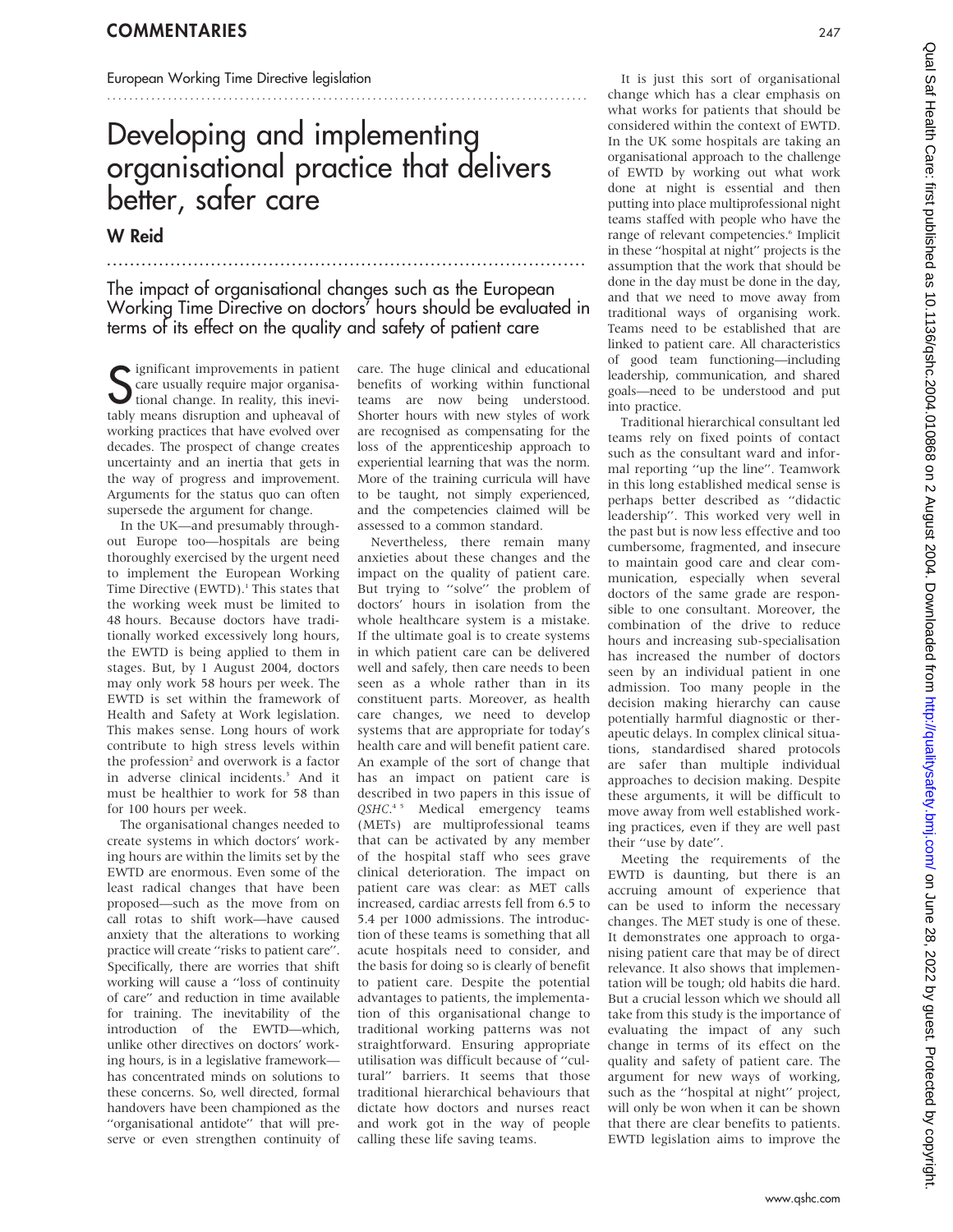Wenger et al developed the original quality indicators for use in assessing the quality of clinical care for vulnerable elderly people in the US,7 and they occasionally used telephone interviews with patients to assess whether the care provider had complied with the quality indicators. Steel et al suggest that this might be a good idea in the UK because case note review is often difficult and time consuming. It is important, however, that, if these quality indicators are to be used in the UK in interviews with individuals, then they should be independently validated for that purpose with elderly people and with their carers. There is currently little evidence to support the contention that the technical quality of care is best assessed by patients themselves. To what extent are the proposed quality indicators comprehensible and assessable by means of an interview? To what extent do they relate to the concerns of the elderly people themselves? It may be that issues relating to humanity, acceptability, equity, or the holistic nature of health care are not covered—but they are key concerns of elderly people.

The objectives, the viewpoint, and the potential costs and drawbacks as well as the potential benefits of any quality assessment need to be very clearly understood before it is undertaken. The quality indicators developed by Steel et al are a good start, but they will need more

Qual Saf Health Care 2004;13:247–248. doi: 10.1136/qshc.2004.009787

Correspondence to: Dr W Reid, London Deanery, 20 Guilford Street, London WC1N 1DZ, UK; wreid@londondeanery.ac.uk

#### Quality indicators

.......................................................................................

### Developing quality indicators to assess quality of care

**REFERENCES** 

of Health, 2004.

2004;13:165–6.

Department of Health. European Working Time Directive, HSC 2003/2004. London: Department

2 Firth-Cozens J, Cording H. What matters more in patient care? Giving doctors shorter hours of work or a good night's sleep? Qual Saf Health Care

3 Firth-Cozens J, Greenhalgh J. Doctors' perceptions of links between stress and lowered clinical care. Soc Sci Med 1997;44:1017-22.

#### A Clarke, M Rao ...................................................................................

### Different measures of quality require different methods

In our era of "assessment and account-<br>ability" in health services it is impor-<br>tant to be able to assess quality. Much n our era of ''assessment and accountability'' in health services it is imporhas been written about measuring quality and quality assessment, $12$  and there are some valuable and well known frameworks available for doing this.<sup>34</sup> Quality frameworks tend to include a number of different dimensions. It is clear that the concept of quality must be multidimensional but it is surprisingly difficult to map the frameworks onto each other.

Maxwell<sup>3</sup> offers us an apparently comprehensive six dimensional framework (effectiveness, efficiency, equity, acceptability, appropriateness, and accessibility) which can be used to assess the quality of health services but, in Maxwell's framework, certain key and essential elements such as (Donabedian's) structure and process<sup>4</sup> or attention to a more holistic approach to anticipatory health care offered to the individual are omitted.

Toon's framework<sup>5</sup> for conceptualising quality in the primary care setting in the UK is less well known. It includes four dimensions of quality: biomedical, business, teleological, and anticipatory. The biomedical dimension relates to the technical quality of care—how well care is offered from the point of view of known effective and appropriate interventions; the teleological dimension is related to the acceptability and humanity of care; the business dimension is about process and efficiency; and the anticipatory dimension is about offering holistic care—not just dealing with expressed demand but also with unmet need.

It is possible that frameworks differ because of fundamental differences in conceptualising the measurement of quality. For example, among health service researchers and practitioners there is a strongly held view that it is more appropriate to measure the processes than the outcomes or the effectiveness of individual services, since evidence based care is all about assessment of the appropriate circumstances in which to apply known effective interventions.

This is the approach taken by Steel et  $al<sup>6</sup>$  in their paper in this issue of  $QSHC$ on developing quality indicators for older adults, where a number of evidence based criteria developed in the US have been adapted for use in the UK. The paper lists 119 potential quality indicators derived by Wenger *et al*<sup> $\tau$ </sup> using the evidence and consensus development methods, 102 of which were rated as applicable to the UK situation by a panel of experts.

But is this a reasonable approach? Known effective interventions may be misapplied or used in inappropriate or unsympathetic settings. Some would argue that outcomes or effectiveness are what matters and that processes may be immaterial so long as good outcomes can be achieved. However, there are drawbacks to this approach too. Good outcomes can result from inappropriate care. A very low mortality may result from unnecessary surgical intervention. As Brook et al point out,<sup>2</sup> not all poor processes result in poor outcomes.

It is possible that both of these ''mainly process'' or ''mainly outcome'' approaches pay inadequate attention to the views of patients who may be concerned with the humanity, acceptability, equity, or potentially more holistic nature of health care and the need to reflect these dimensions in quality assessment. Of course these are to a certain extent secondary dimensions,

- 4 DeVita MA, Braithwaite RS, Mahidhara R, et al. Use of medical emergency team responses to reduce hospital cardiopulmonary arrests. Qual Saf Health Care 2004;13:251–4.
- 5 Braithwaite RS, DeVita MA, Mahidhara R, et al. Use of medical emergency team (MET) responses to detect medical errors. Qual Saf Health Care 2004;13:255–9.
- 6 Cass HD, Smith I, Unthank C, et al. Improving compliance with requirements on junior doctors' hours. BMJ 2003;327:270-3.

since there is no point in offering ineffective care more equitably or more humanely. But one of the reasons for the apparent mismatch between quality frameworks may be that ''quality'' of services depends on one's viewpoint.<sup>8</sup>

It appears then that there may be differing viewpoints from which quality frameworks are constructed and used the population perspective; the external auditor or evaluator's perspective; the individual practitioner, patient or carer perspective; the payer perspective. Frameworks may differ because of these differences of perspective. And although it might be thought that an ideal framework for assessment of quality would incorporate all the essential elements from the different frameworks, it is likely that this might make for an unwieldy and potentially unusable quality measuring tool.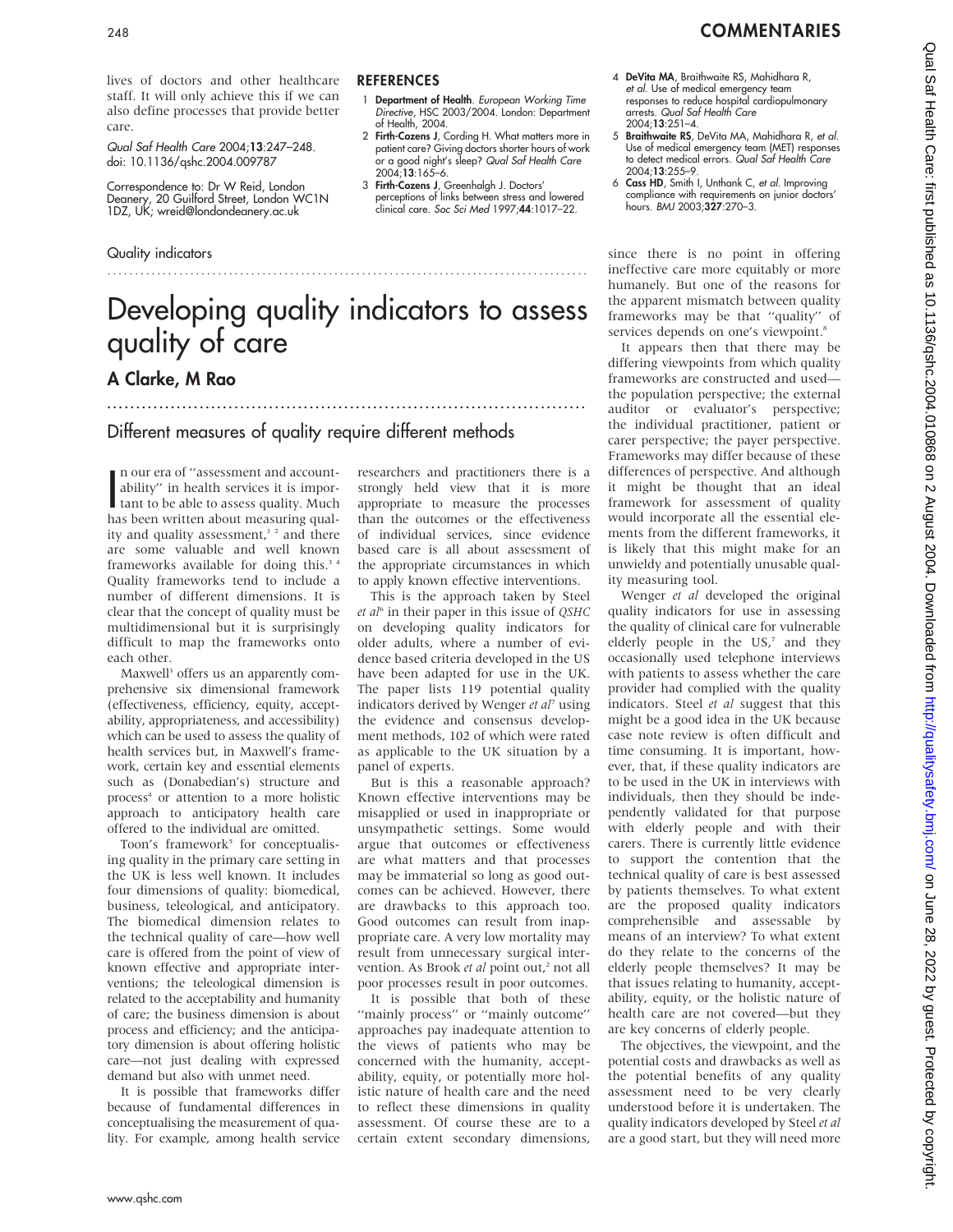work before they can be widely or routinely used in quality assessment across the UK, and the context in which they are used will be crucial.

Qual Saf Health Care 2004;13:248–249. doi: 10.1136/qshc.2004.011312

#### Authors' affiliations ......................

A Clarke, Public Health and Policy Research Unit, Institute of Community Health Sciences, Queen Mary, Barts and the London School of Medicine and Dentistry, London E1 4NS, UK M Rao, Department of Health, Skipton House, 80 London Road, London SE1 6LH, UK

FMEA and RCA

## FMEA and RCA: the mantras\* of modern risk management

.......................................................................................

...................................................................................

### J W Senders

#### FMEA and RCA really do work to improve patient safety

For a number of years root cause<br>analysis (RCA) has been used when<br>an adverse event has occurred. It is<br>generally accepted that adverse events do or a number of years root cause analysis (RCA) has been used when an adverse event has occurred. It is have causes, and that a careful analysis of the actions of persons and the states of the system in which the event occurred will reveal the causal agents. It remains only to select the most reasonable cause from the myriad of competing causes to bring the RCA to completion. RCA is obviously a reactive process taking place after the harm has been done.

Failure mode and effects analysis (FMEA) is less familiar to the medical world. It has little history in medicine although its military and industrial origins go back almost to World War II.1 FMEA is a proactive process aimed at predicting the adverse outcomes of various human and machine failures, and system states.

FMEA and RCA cannot be separated. FMEA seeks to know the effects of each of all possible causal sets. RCA seeks to know the causal set of each of all possible effects. The underlying assumptions are that for every effect there must exist a set of causes (excluding the null set); and for every set of causes there must be some effect (including the null set). FMEA is the temporal mirror of RCA reflected in the ''now'' moment.

\*Mantra: Sacred words or sounds invested with the power to transform and protect the one who repeats them.

FMEA looks forward in time; RCA looks backwards.

Correspondence to: Dr A Clarke, Public Health & Policy Research Unit, Institute of Community Health Sciences, Queen Mary, Barts and the London School of Medicine and Dentistry, London E1 4NS, UK; a.e.clarke@qmul.ac.uk

1 Relman AS. Assessment and accountability: the third revolution in medical care. N Engl J Med

2 Brook RH, McGlynn EA, Cleary PD. Quality of health care. Part 2: measuring quality of care. N Engl J Med 1996;335:966–70. 3 Maxwell RJ, Quality assessment in health. BMJ

REFERENCES

1988;319:1220–2.

1984;288:1470–2.

It is important to examine the underlying assumptions and logic of both processes. In its most primitive form, FMEA asks for the effect of a component failure. ''If the shaft of this pump failed, what malfunction would follow?'' Then, if the malfunction was unacceptable, the shaft might be redesigned or a duplicate pump might be installed to take over when the first failed. RCA, confronted with an unacceptable malfunction, asks: ''What component caused this malfunction?'' and discovers that the pump shaft had failed. A thorough RCA would examine every antecedent action and state in identifying the set of causes of the event. A thorough FMEA should ask its question about every component. If FMEA could do exactly what it is claimed to be, there would be no need for RCA. A complete proactive analysis would have identified all the causal sets and the outcomes that would have occurred. Unfortunately, things do not work out that way. Neither analysis is able adequately to deal with human failures—the inevitable errors that occur in any system involving people.

When the failure in question whether hypothetical (FMEA) or actual (RCA)—is a human error, the analysis techniques become complicated, particularly in FMEA. There is no component failure but rather a probabilistic deviation from intention and expectation. An error

- 4 Donabedian A. Exploration in quality assessment and monitoring, Volume I.Definition of quality and approaches to its assessment. Ann Arbor: Health Administration Press, University of Michigan, 1980.
- 5 **Toon P**. Towards a philosophy of general<br>practice: a study of the virtuous practitioner,<br>Occasional paper 78. London: Royal College of General Practitioners, 1999.
- 6 **Steel N**, Melzer D, Shekelle P, *et al*. Developing<br>quality indicators for older adults: transfer from<br>the USA to the UK is feasible. *Qual Saf Health* Care 2004;13:260–4.
- 7 Wenger NS, Shekelle PG, Davidoff F, et al. Quality indicators for assessing care of vulnerable elders. Ann Intern Med 2001;135(Suppl):641–758.
- 8 Øvretveit J. Evaluating health interventions. Buckingham: Open University Press, 1998.

may have a general form—a substitution, for example—but how that form is expressed in the environment depends on what there is that can be done wrong and the number of ways there are of doing it wrong. The analyst must be able to imagine the unthinkable. A mere tabulation of all those errors that have so far occurred is not adequate.

FMEA has been around for a long time in engineering practice and its use in engineering has become common and sophisticated. In medicine, however, there are relatively few reports of actual use of FMEA. When it has been used it appears to have been beneficial, and there has been little objection to its use. It is a non-threatening technique. RCA is more common in medicine, driven by the large number of adverse events that must be explained. It also generates more argument because of the legal and ethical implications of causal assignment (usually to human error). Medicine can learn much from engineering usage of FMEA. $2-4$ 

FMEA today is very big business. A Google search on FMEA yielded 150 000 hits; a combined search with ''engineering'' yielded 40 000 hits while a combined search with ''medicine'' yielded only 3000. Many hits are offers of manuals, forms, software, and training programs on FMEA. It is easy to spend large sums of money but it is not easy to assess the quality of the products. The use of FMEA in medicine is growing and it is in medicine to stay: JCAHO Standard LD.5.2 requires facilities to select at least one high risk process for proactive risk assessment each year.

The Institute for Safe Medication Practices (ISMP) became interested in FMEA around 1990<sup>5</sup> 6 and uses it in the analysis of potential medication errors. Its website presents a straightforward description of FMEA and shows how it can be applied to problems in medication safety:

''These pitfalls can be avoided by using a process known as Failure Mode and Effects Analysis (FMEA) to examine the use of new